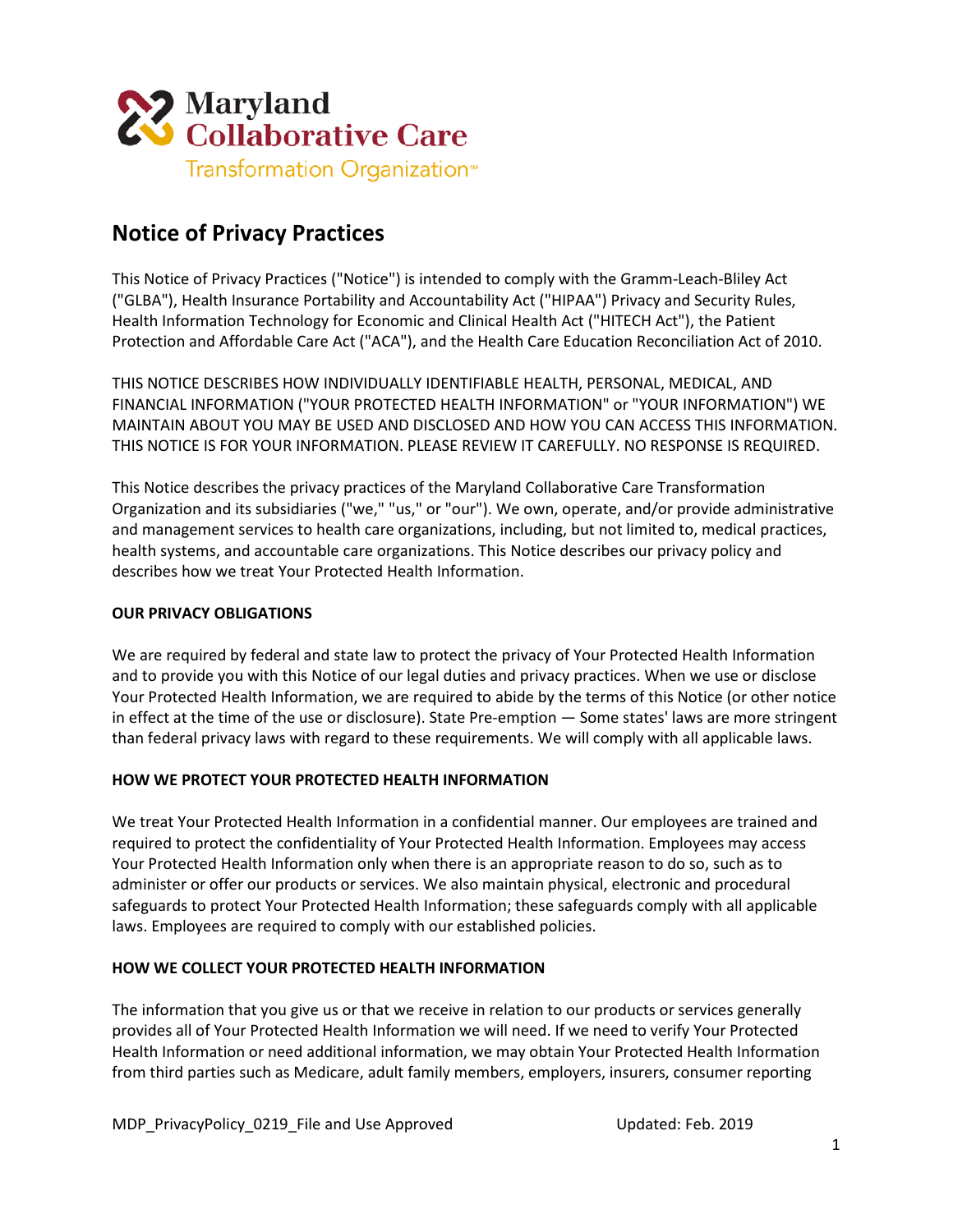agencies, physicians, hospitals and other medical personnel. Your Protected Health Information collected may relate to your finances, employment, health, avocations or other personal characteristics as well as transactions with us or with others.

## **DISCLOSURE OF YOUR PROTECTED HEALTH INFORMATION**

# **How We Use Your Protected Health Information**

We collect and use Your Protected Health Information for business purposes with respect to our products, services and other business relationships involving you. We may disclose any of Your Protected Health Information, within acceptable regulatory limitations, when we believe it necessary for the conduct of our business, or where disclosure is required by law. For example, Your Protected Health Information may be disclosed to others, including to enable them to provide business services for us, such as helping us to administer our products or services, perform general administrative activities, or otherwise assist us in servicing or processing a product or service requested or authorized by you. Your Protected Health Information may also be disclosed for audit or research purposes, or to law enforcement and regulatory agencies, for example, to help us prevent fraud. Your Protected Health Information may be disclosed to others that are outside of our family of companies, such as companies that process data for us, companies that provide general administrative services for us, federal or state agencies or regulatory bodies, and consumer reporting agencies. We will make other disclosures of Your Protected Health Information as permitted by law.

# **I. Uses and Disclosures for Treatment, Payment, and Health Care Operations:**

A. We may use and disclose Your Protected Health Information to others as necessary for health care providers to render medical services, including evaluation, diagnosis, and treatment, for payment related to our products or services, and for health care operations, without your express, implied, or specific consent or authorization. In addition and without limitation, we may use and disclose Your Protected Health Information to others as follows:

*1. Payment.* We may use and disclose Your Protected Health Information to obtain payment relating to our products and services.

*2. Health Care Operations.* We may use and disclose Your Protected Health Information for our health care operations - for example, to do business planning, provide care coordination services, and conduct quality assessment and improvement activities.

*3. Treatment.* We may disclose Your Protected Health Information, such as your medical information, to a health care provider for your medical treatment.

#### **II. Use or Disclosure with Your Authorization:**

We may use or disclose Your Protected Health Information for any reason other than payment, health care operations and treatment only when (1) you give us your written authorization ("Your Authorization") or (2) there exists an exception as described in Section III below. You may revoke Your Authorization, except to the extent we have taken action in reliance upon it, by delivering a written revocation statement to the Privacy Office identified at the end of this document.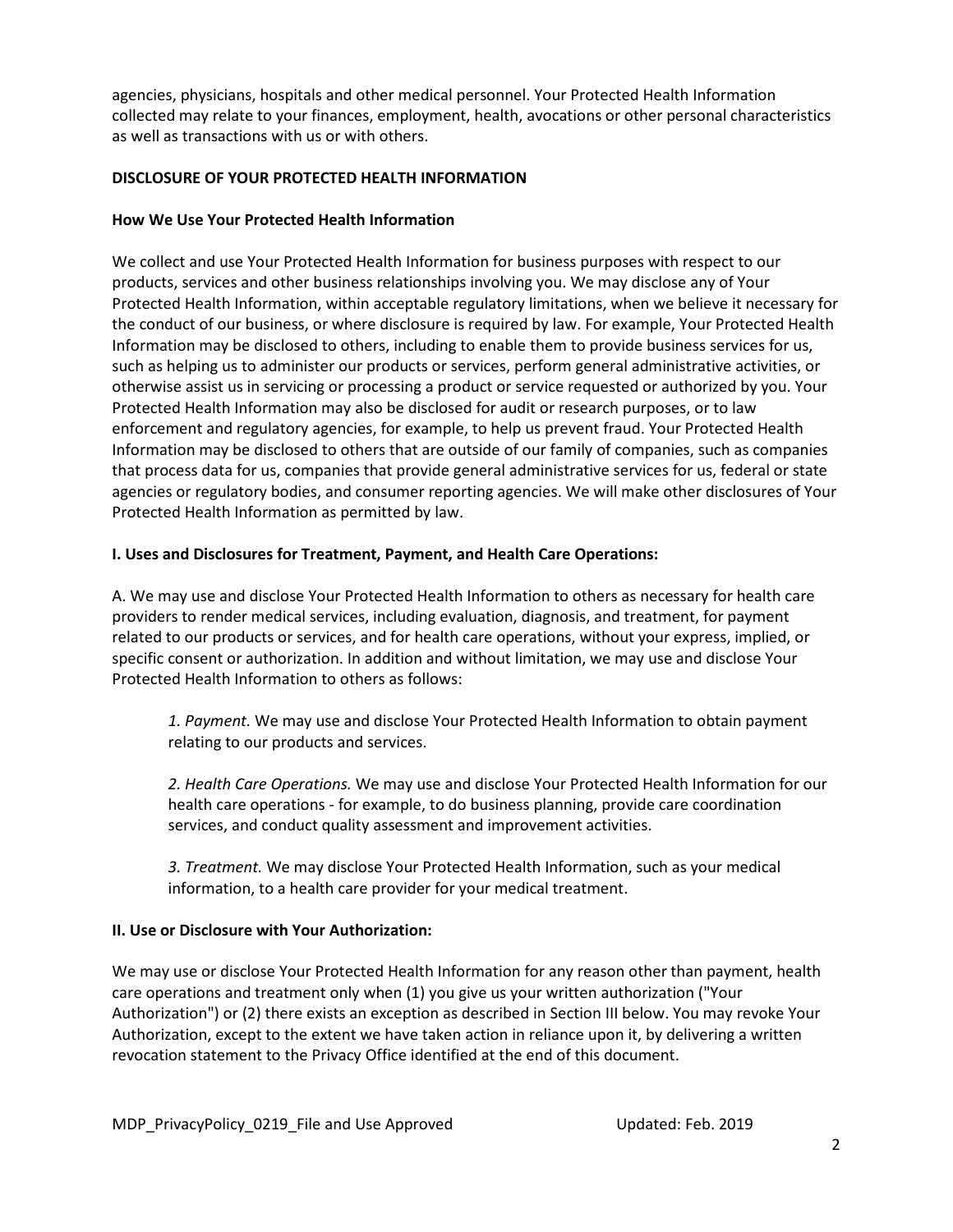## **III. Uses and Disclosures without Your Consent or Your Authorization:**

*A. As Required by Law.* We will use or disclose Your Protected Health Information when required to do so by applicable international, federal, state or local law.

*B. Business Associates.* We may disclose Your Protected Health Information to our Business Associates that perform functions on our behalf or provide us with services if the disclosure is necessary for such functions or services. For example, we may use another company to perform administrative services on our behalf. All of our Business Associates are obligated, by law and under contracts with us, to protect the privacy of Your Protected Health Information and are not allowed to use or disclose any information other than as specified in our contract.

*C. Marketing Communications.* We may use and disclose Your Information for marketing communications made by us to you as permitted by law.

*D. Public Health Activities.* We may disclose Your Protected Health Information for the following public health activities and purposes: (1) to report health information to public health authorities for the purpose of preventing or controlling disease, injury or disability; (2) to report child abuse or neglect to the government authority authorized by law to receive such reports; and (3) to alert a person who may have been exposed to a communicable disease.

*E. Victims of Abuse, Neglect or Domestic Violence.* We may disclose Your Protected Health Information if we reasonably believe you are a victim of abuse, neglect or domestic violence to the appropriate state agency as required or permitted by applicable state law.

*F. Health Oversight Activities.* We may disclose Your Protected Health Information to a government agency, including the Centers for Medicare and Medicaid Services ("CMS"), that oversees the health care system or ensures compliance with the rules of government health programs such as Medicare or Medicaid.

*G. Judicial and Administrative Proceedings.* We may disclose Your Protected Health Information in the course of a judicial or administrative proceeding in response to a legal order or other lawful process.

*H. Law Enforcement Officials.* We may disclose Your Protected Health Information to the police or other law enforcement officials as required by law or in compliance with a court order or other lawful process.

*I. Health or Safety.* We may disclose Your Protected Health Information to prevent or lessen a serious and imminent threat to a person's or the public's health or safety.

*J. Specialized Government Functions.* We may disclose Your Protected Health Information to units of the government with special functions, such as any branch of the U.S. military or the U.S. Department of State.

*K. Disclosure to You.* We may disclose Your Information to you or your authorized representative.

*L. Disclosures to Individuals Involved with Your Health Care.* We may use or disclose your medical information in order to tell someone responsible for your care about your location or condition. We may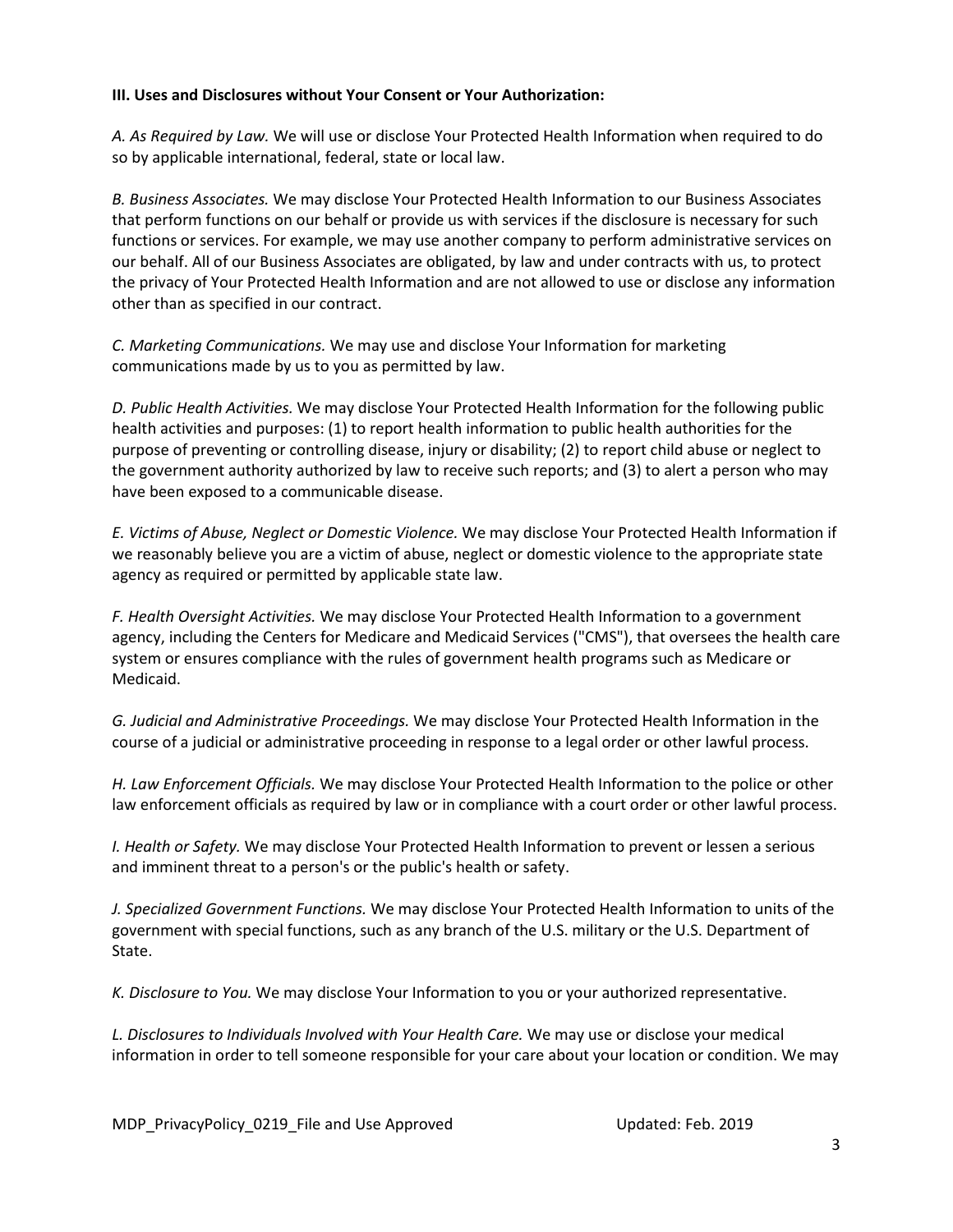disclose your medical information to your relative, friend, or other person you identify, if the information relates to that person's involvement with your health care.

*M. Research.* We may use or disclose Your Protected Health Information, such as your medical information, for purposes of research if we first confirm that your privacy rights will be protected, for instance if a privacy board or Institutional Review Board determines that your privacy will not be put at risk and informs us of its determination.

## **YOUR INDIVIDUAL RIGHTS**

*A. For Further Information; Complaints.* If you desire further information about your privacy rights, are concerned that we have violated your privacy rights or disagree with a decision that we made about access to Your Protected Health Information, you may contact our Privacy Office. You may also file written complaints with the Secretary of the U.S. Department of Health and Human Services (the "Secretary") Office for Civil Rights. Upon request, the Privacy Office will provide you with the correct address for the Secretary. We will not retaliate against you if you file a complaint with us or the Secretary.

*B. Right to Request Additional Restrictions.* You may request restrictions on our use and disclosure of Your Protected Health Information for treatment, payment, and health care operations in addition to those explained in this Notice. While we will consider all requests for additional restrictions carefully, we are not required to agree to all requested restrictions, but will comply with legally required restrictions. If you wish to request additional restrictions,

*C. Right to Receive Confidential Communications*. We accommodate any reasonable request for you to receive Your Protected Health Information by alternative means of communication or at alternative locations.

*D. Right to Inspect and Copy Your Information.* You may request access to our records that contain Your Information in order to inspect and request copies of your records. Under limited circumstances, we may deny you access to all or a portion of your records. If you desire access to your records, please obtain a record request form from the Privacy Office and submit the completed form to the Privacy Office. If you request copies, we will charge you a reasonable free for copying and mailing costs. You also have a right to receive a copy in electronic format, if so requested.

*E. Right to Amend Your Records.* You have the right to request that we amend Your Information maintained in our records, including case or medical management records, used, in whole or in part, by or for us to make decisions about you or with respect to our products or services. If you desire to amend these records, please obtain an amendment request form from the Privacy Office and submit the completed form to the Privacy Office. We will comply with your request unless special circumstances apply. If your physician or other health care provider created the information that you desire to amend, you should contact the provider to amend the information.

*F. Right to Receive an Accounting of Disclosures.* Upon request, you may obtain an accounting of certain disclosures of Your Information made by us, excluding disclosures made earlier than six (6) years before the date of your request. If you request an accounting more than once during a twelve (12) month period, we have the right to charge you fifty cents (\$0.50) per page of the accounting statement and five dollars (\$5.00) per hour for clerical work necessary to complete the requested accounting.